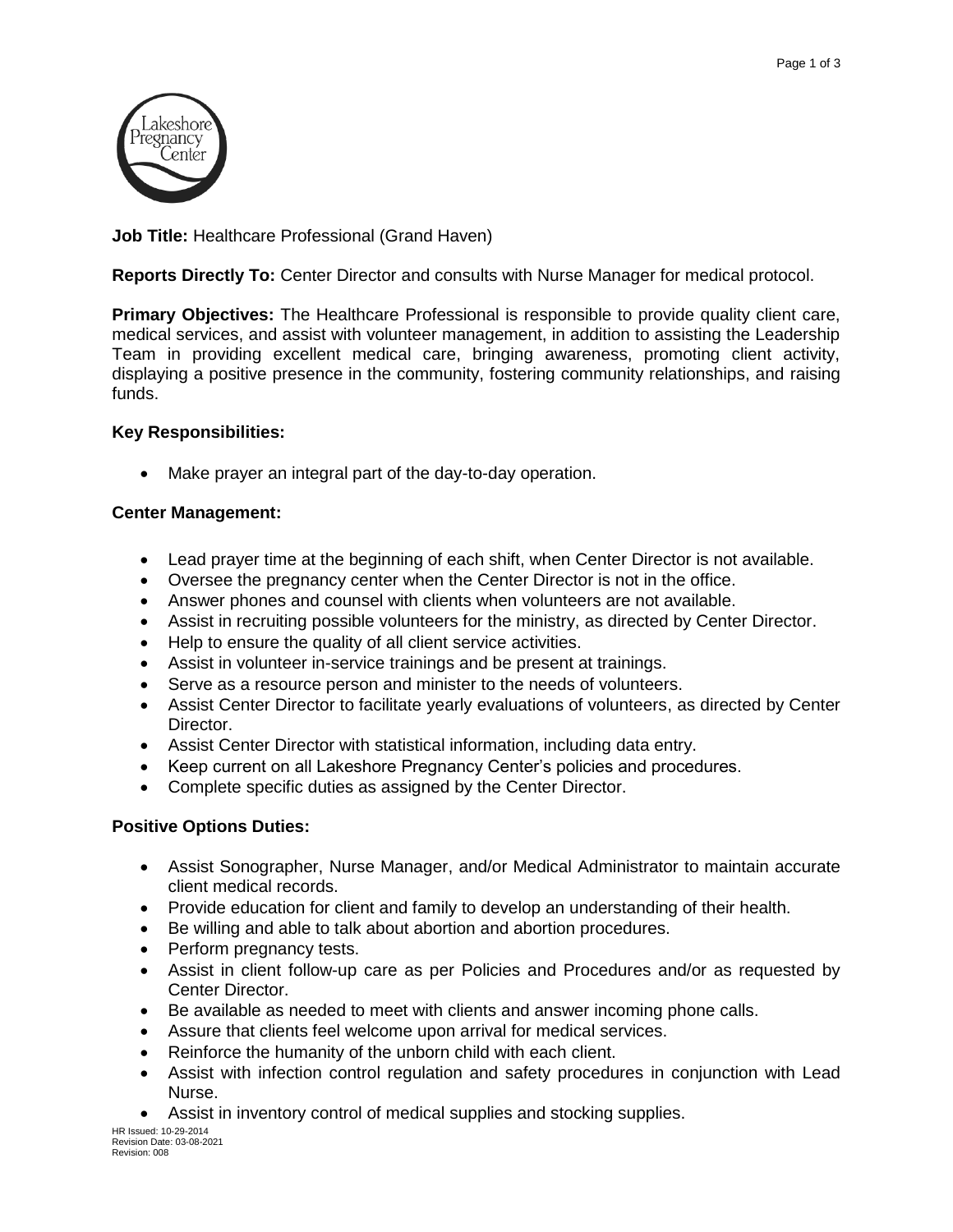- Keep Sonographer, Nurse Manager, and/or Medical Administrator updated on medical needs or changes.
- Interact with the Center Director to relate client problems and goal setting.

### **Staff Development Duties**

- Attend and contribute to events as requested by Center Director.
- Attend and contribute to Staff Meeting and Medical Meetings regularly and special LPC events as requested.
- Attend medical team conferences and discussions as needed in evaluating our center services, policies, procedures, and protocols.
- Meet with the Lead Nurse and all medical staff at least annually.

### **Personal Development**

- Attend medical conferences for professional training and information pertinent to the LPC ministry, upon request.
- Increase knowledge of obstetrical and gynecological care and women's health issues.
- Stay current on issues such as abortion/post abortion stress, adoption, abstinence, birth control, and STIs.
- Monitor daily flow, procedures, and medical services along with Lead Nurse Manager and Center Director.
- Keep current CPR certification.
- Complete LPC client advocate training within 6 months of hire.

# **Promotional/Fund Raising**

- Assist Center Director in fundraising, speaking or promotional events as needed.
- Attend and contribute to staff meetings and special events.
- Assist in planning and hosting of Volunteer Appreciation events.
- Lead tours of the Center.

# **Qualifications:**

- Be a committed Christian who demonstrates a personal relationship with Jesus Christ as Savior and Lord.
- Maintain and promote a lifestyle of sexual purity.
- Exhibit a strong commitment and dedication to the sanctity of all human life.
- Agree with and be willing to uphold the Mission, Vision, Core Values, the Statement of Faith, Statement of Principles, and policies of Lakeshore Pregnancy Center.
- Be in consistent fellowship at a local church.
- Hold a Certified Medical Assistant (CMA), or greater, license.
- Skilled in interpersonal communication, some public speaking ability, and problem solving skills.
- Possess or be willing to gain, a thorough understanding of pregnancy care center ministry and administration, having experience in client counseling, follow-up, and support.
- Possess a good knowledge of human reproduction and conception, fetal development, abortion techniques, methods and after affects, and the ability to effectively articulate these areas with a variety of audiences